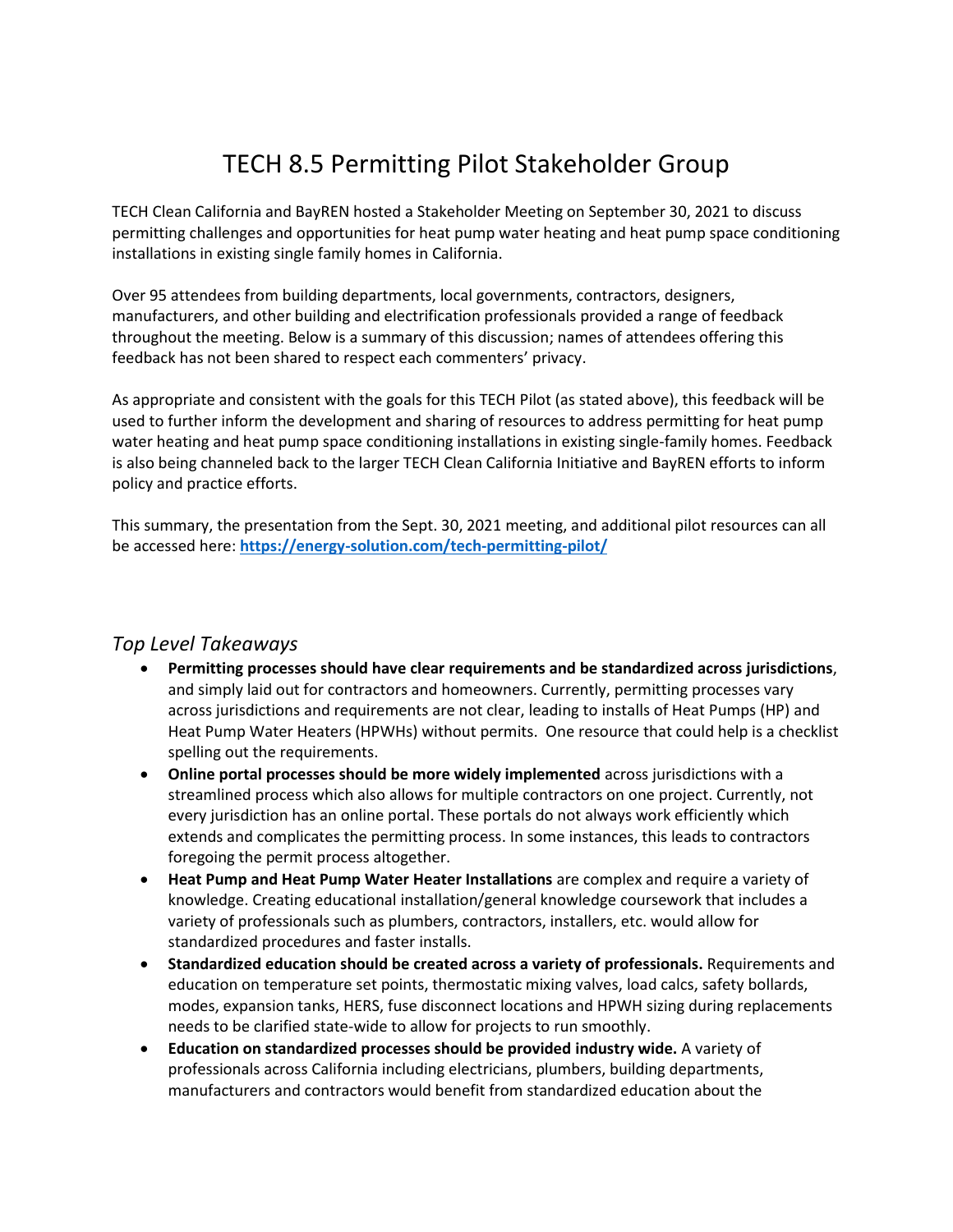complexities of HP/HPWH technologies and the proper install methods. Current best practices vary from contractor to contractor and lack cohesion.

## *Session 1 (Permit Applicant/Permit Review Discussion) - Key Takeaways*

- **The permitting process required to rewire a home for electrification should be clear**. Parties are proposing that having an electrician install multiple new circuits as necessary for future installation of major electric appliances and end uses (referred to as pre-wiring) is a costeffective approach to help people get their homes ready to go all-electric. But many jurisdictions don't offer a clear path for getting this done, which can result in long lead times to get this type of work approved. Suggestion to include plans for rewiring for several appliances rather than one to allow for future addition of electrification technologies to the home.
- **Complicated restrictions in a variety of areas need to be clarified.** Restrictions regarding venting, draining, setbacks and airflow make the installation of Heat Pumps/Heat Pump Water Heaters complicated and smaller jurisdictions do not have the capacity to efficiently handle the broad demands of these jobs.
- **Removing the division of labor for installs is key.** The installation process could be sped up by allowing licensed/trained plumbers installing HPWHs to pull an electric permit and install circuits. Similarly, options allowing electricians installing circuits for electrification technologies such as induction cooktops should allow these professionals to cap a gas line rather than call on a third party.
- **Clarify load sizing requirements especially in older buildings**. Incorrect load sizing creates additional barriers to best practice installation of heat pump water heater and heat pumps for space conditioning. However, documenting load sizing calculations for heat pump space conditioning projects in the permit application is one of the primary reasons people forgo HVAC permits in the first place.
- **Same day approval of HPWH /HP permits of permits at the counter varies across jurisdiction.**  Petaluma and Sacramento both say same day approval is possible with Petaluma seeing virtual applications most of the time. Berkeley says their online process is speeding up. Roseville requires a site review with load verification which takes at least one day. A consistent application process within online portals throughout the state will simplify projects. However, allowing permits to be pulled without any plan check can put pressure on building inspectors in the field if installed equipment is not sized correctly or is otherwise non-compliant.

## *Session 2 (Heat Pump/Heat Pump Water Heater Discussion) – Key Takeaways*

- **Do not add increased restrictions to new technology like HPWH.** Requirements for heat pump water heaters should correlate with current standards for water heating equipment generally, to allow for ease of install/upgrade.
- **Differences in power requirements due to existing equipment at site need to be considered.**  Installing heat pumps for space conditioning at a site with or without existing air conditioning can mean the difference between having to run new electric lines or not, which can change the scope and price of a project.
- **The industry needs to adjust to the change.** Installing a gas furnace that functions without complications is much easier than installing a HP. Refrigerant charge, static pressure in range and duct design are all areas in which HP installations have additional triggers and or considerations for code compliance.